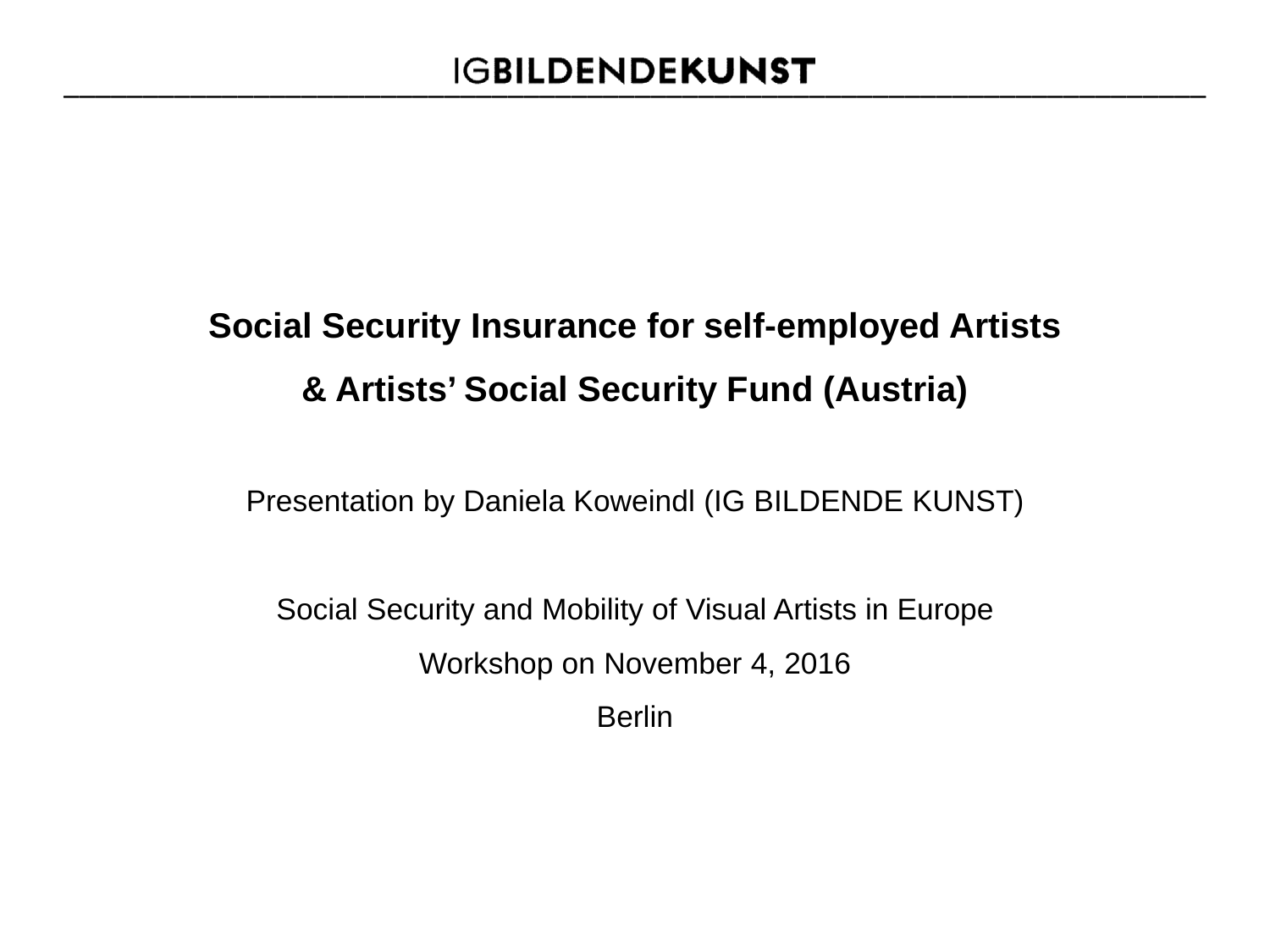### **▪ SVA - Social Insurance Authority for Business**

[Sozialversicherungsanstalt der Gewerblichen Wirtschaft] The SVA is responsible for the social insurance of all self-employed persons (e.g. self-employed artists) in Austria with the exception of those employed in agriculture.

### ▪ **KSVF - Artist Social Security Insurance Fund**

[Künstler\_innensozialversicherungsfonds] The KSVF provides subsidy towards compulsory insurance contribution payment.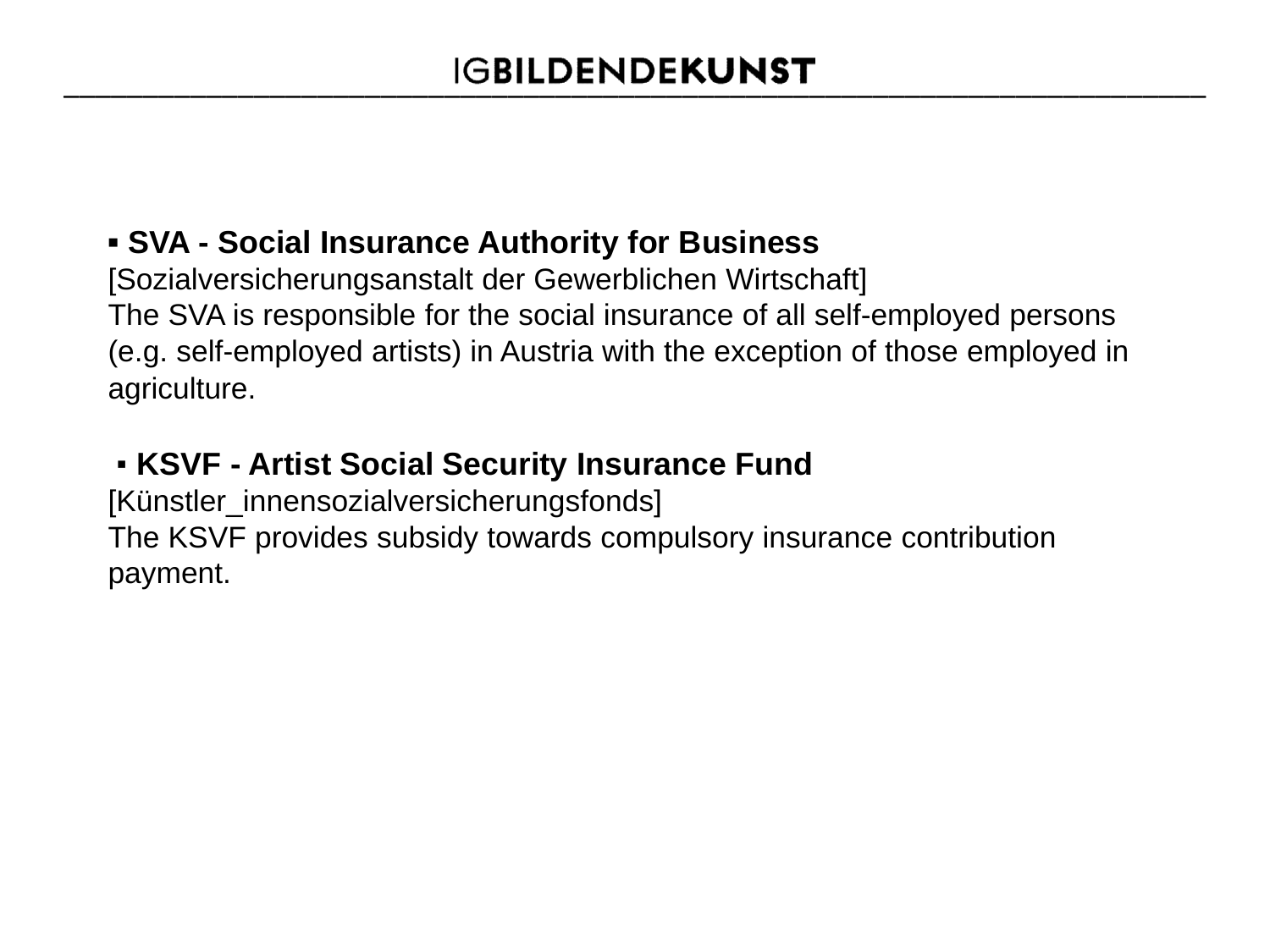#### **▪ SVA - Social Insurance Authority for Business**

#### A) COMPULSORY INSURANCE

- pension insurance: 18.5 %
- health insurance: 7.65 %
- accident insurance:  $9.11^* \in \text{monthly}$
- self-employed provision: 1.53 %

insurance threshold

& minimum contribution assessment basis: 4.988,64\* €

NOTE: In the first instance the SVA will present a quarterly bill for provisional insurance contributions. The final insurance contributions can only be determined after an income tax assessment has been finalised. Thereafter the initial provisional assessment of health and pension insurance will be adjusted which may mean a payment demand for any outstanding difference.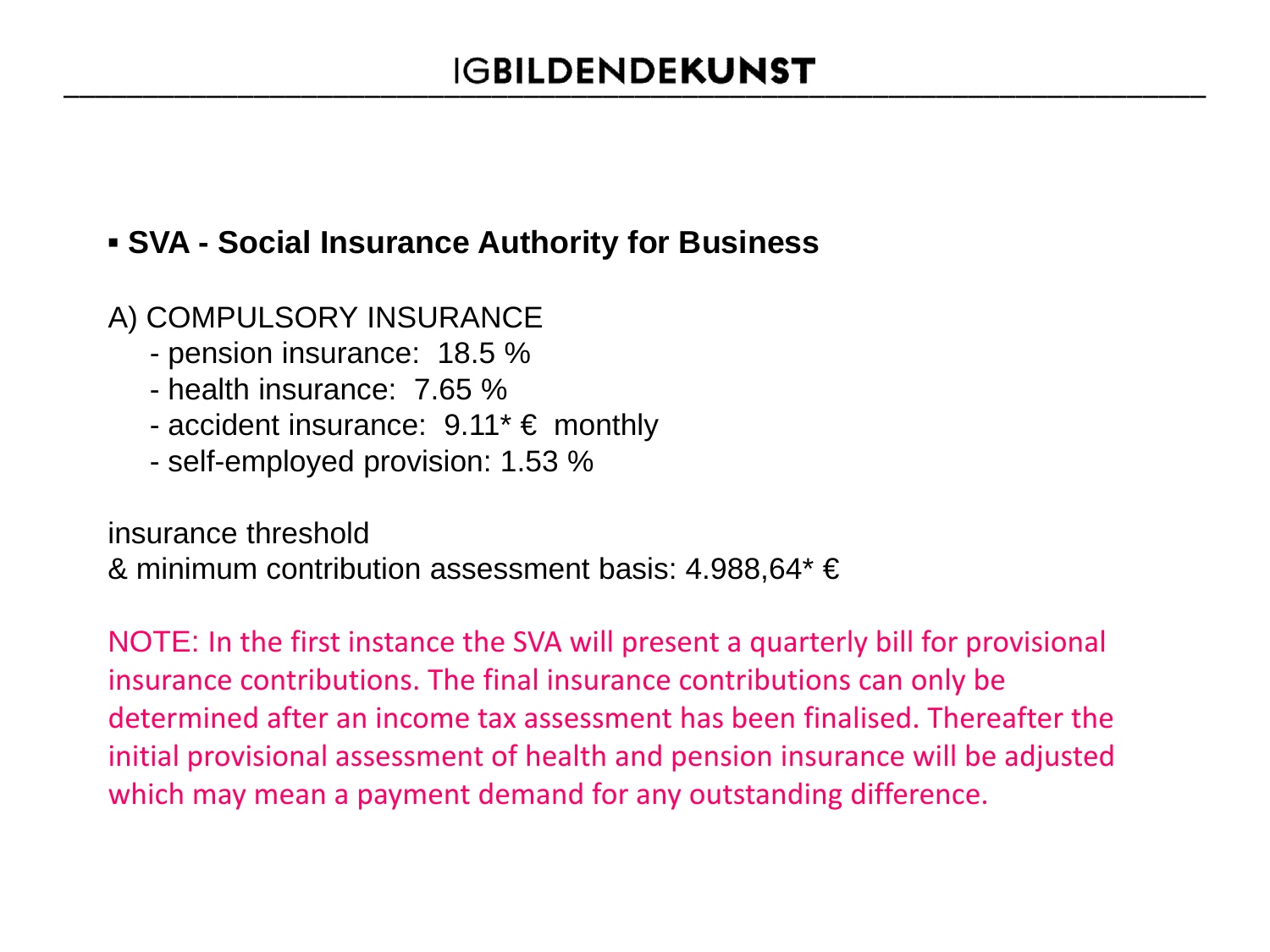#### **▪ SVA - Social Insurance Authority for Business**

#### A) COMPULSORY INSURANCE

- pension insurance: 18.5 %
- health insurance: 7.65 %
- accident insurance:  $9.11^* \in$  monthly
- self-employed provision: 1.53 %

insurance threshold & minimum contribution assessment: 4.988,64\* €

B) OPTING IN

- health insurance: 7.65 %
- accident insurance:  $9.11^* \in$  monthly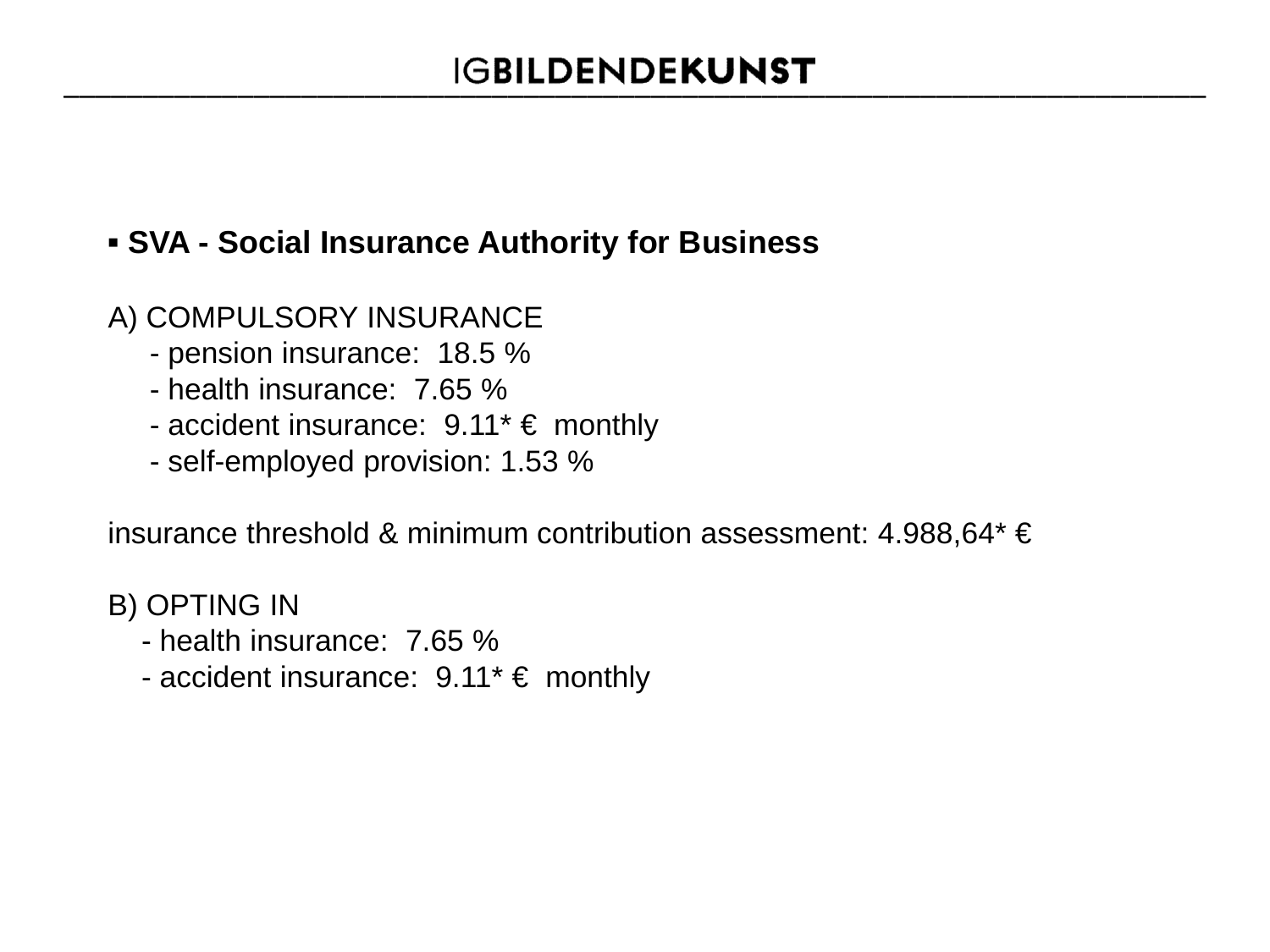#### **▪ SVA - Social Insurance Authority for Business**

#### A) COMPULSORY INSURANCE

- pension insurance: 18.5 %
- health insurance: 7.65 %
- accident insurance:  $9.11^* \in$  monthly
- self-employed provision: 1.53 %

insurance threshold & minimum contribution assessment: 4 988.64\* €

B) OPTING IN

- health insurance: 7.65 %
- accident insurance:  $9.11^* \in \text{monthly}$

NOTE: Subsidy from the KSVF (Artist Social Security Insurance Fund) is only possible in case of compulsory insurance!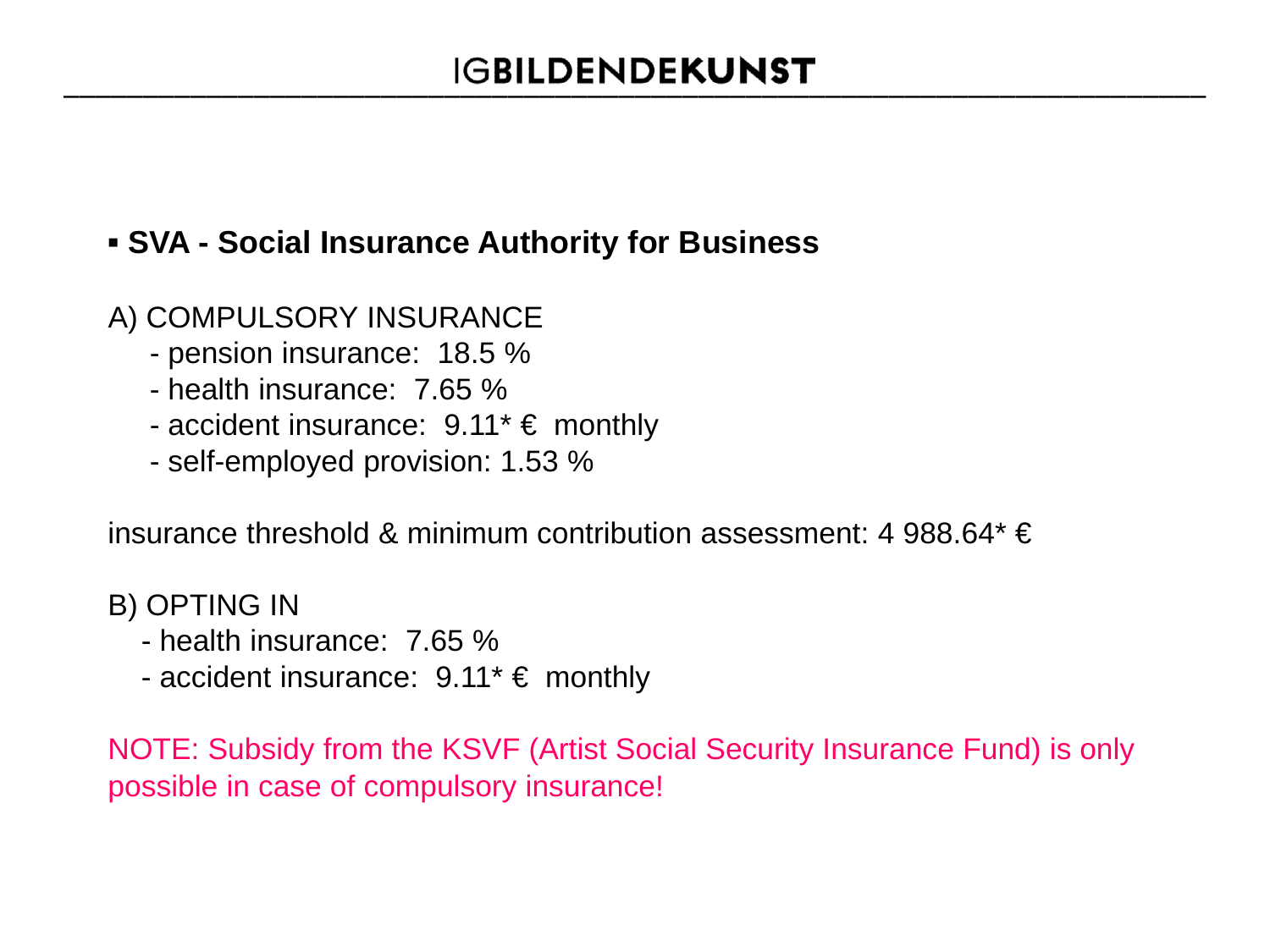### **▪ KSVF - Artist Social Security Insurance Fund**

The KSVF provides subsidy towards compulsory insurance contribution payment.

#### AMOUNT OF SUBSIDY up to 1.722 € p.a. (143.50 € monthly)

# the annual subsidy will only be less than 1.722  $\epsilon$  if the annual compulsory insurance contribution to the SVA is less than 1.722 € # the subsidy is not available for paying the self-employed provision # the subsidy is not paid out to the artist, but directly to the SVA; it is then included in the calculation of contributions made by the SVA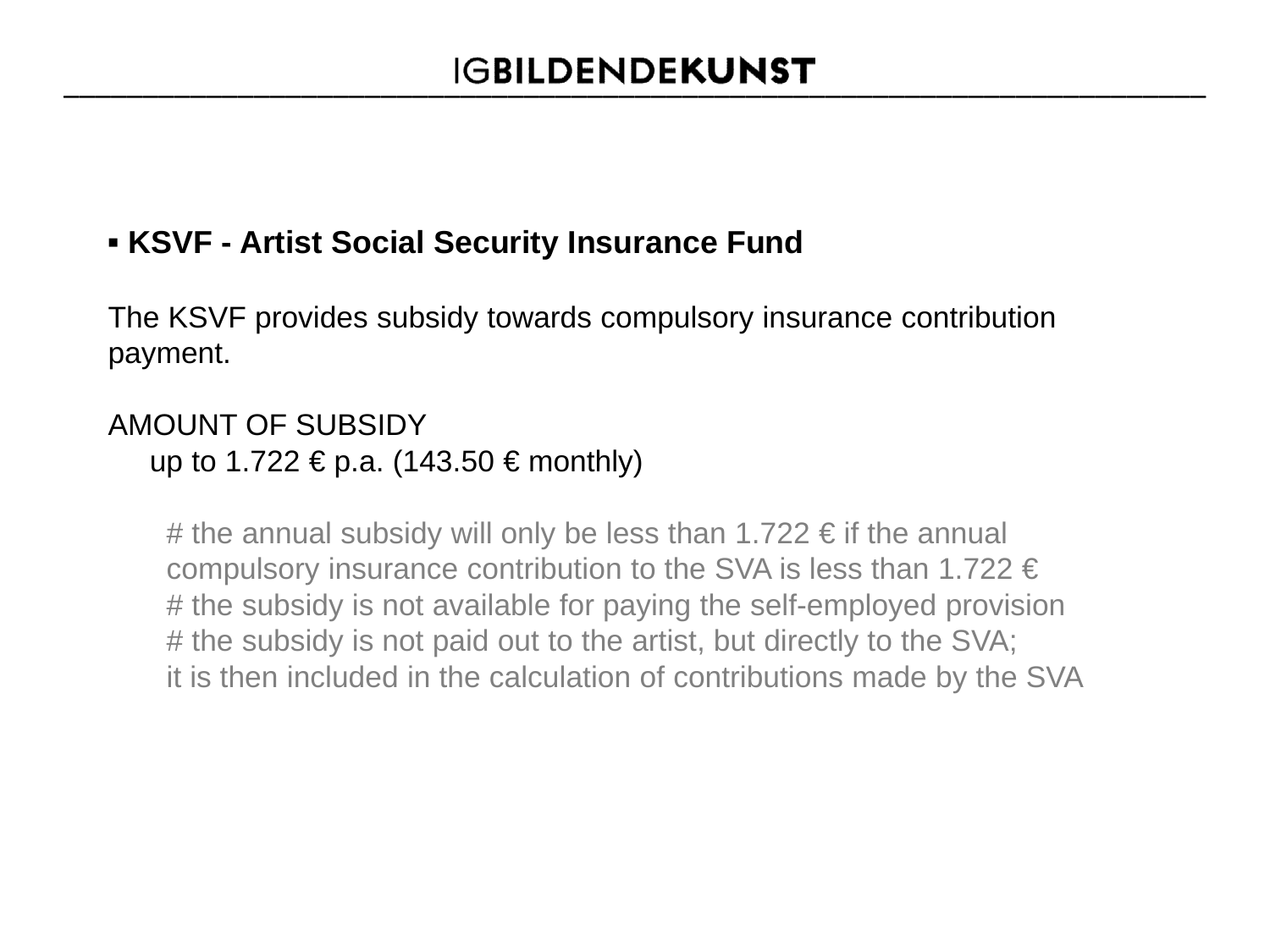### **▪ KSVF - Artist Social Security Insurance Fund**

### REQUIREMENTS

- application
- valid compulsory insurance at the SVA based on artist activity
- artist activity as defined by the KSVF regulations
- maximum income from all sources: 27 021.80 $* \in$ (this total is increased in case of having children)
- minimum income (since 2014 optionally minimum revenue) from self-employed artist activity: 4 988.64\* €

All five requirements must be fulfilled!

NOTE: Since 2014 several exemptions are applied to the minimum income from artist activity!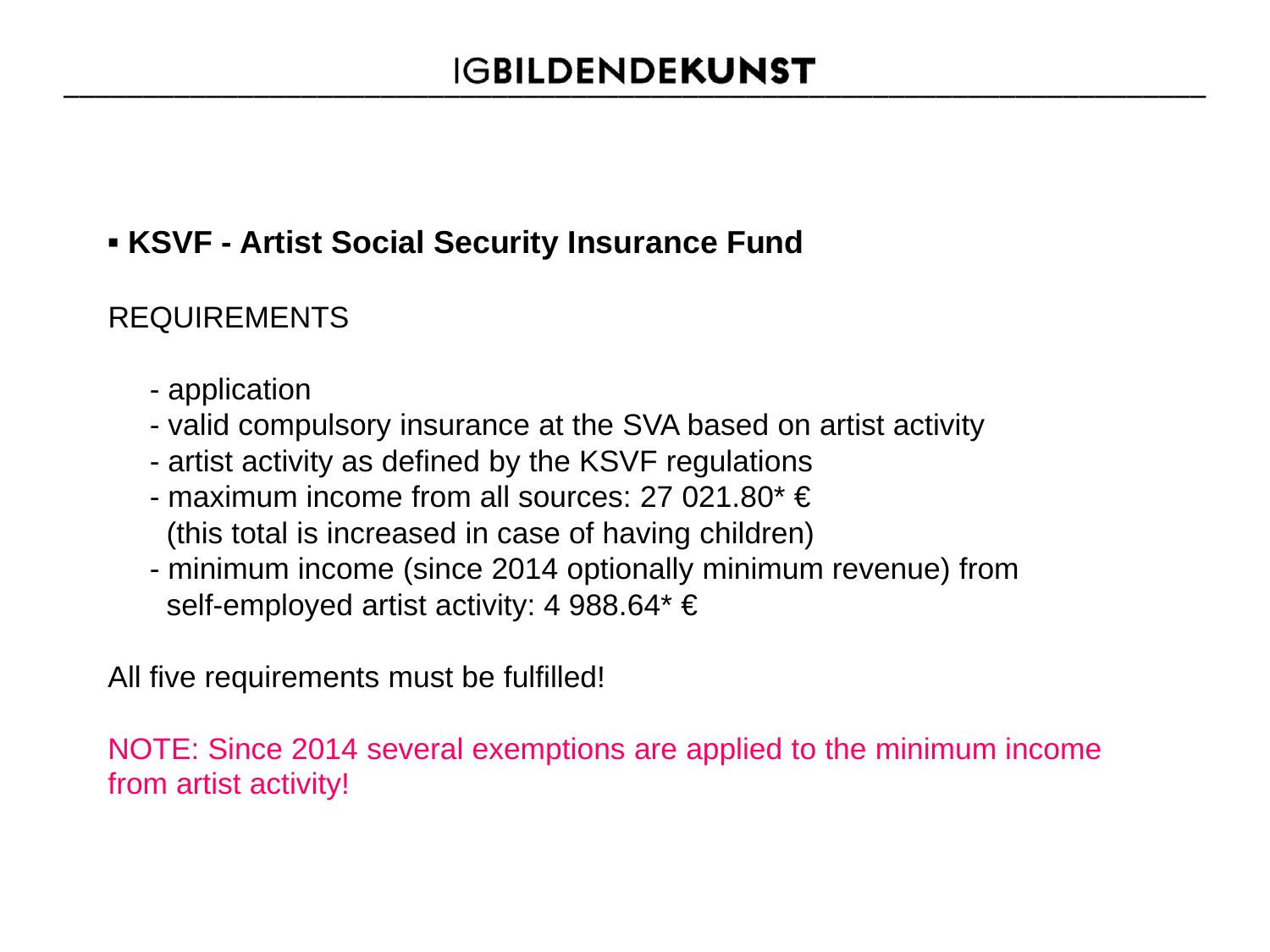### **▪ KSVF - Artist Social Security Insurance Fund**

REQUIREMENTS in detail (1+2)

#### - application

# must be made on the relevant form

 # curriculum vitae and diplomas/degrees (if existing) must be attached # can also be made up to four years retrospectively

#### - valid compulsory insurance at the SVA based on artist activity

 # pension insurance must be included # voluntary cover (so called "Opting In") in the health and accident insurance is not sufficient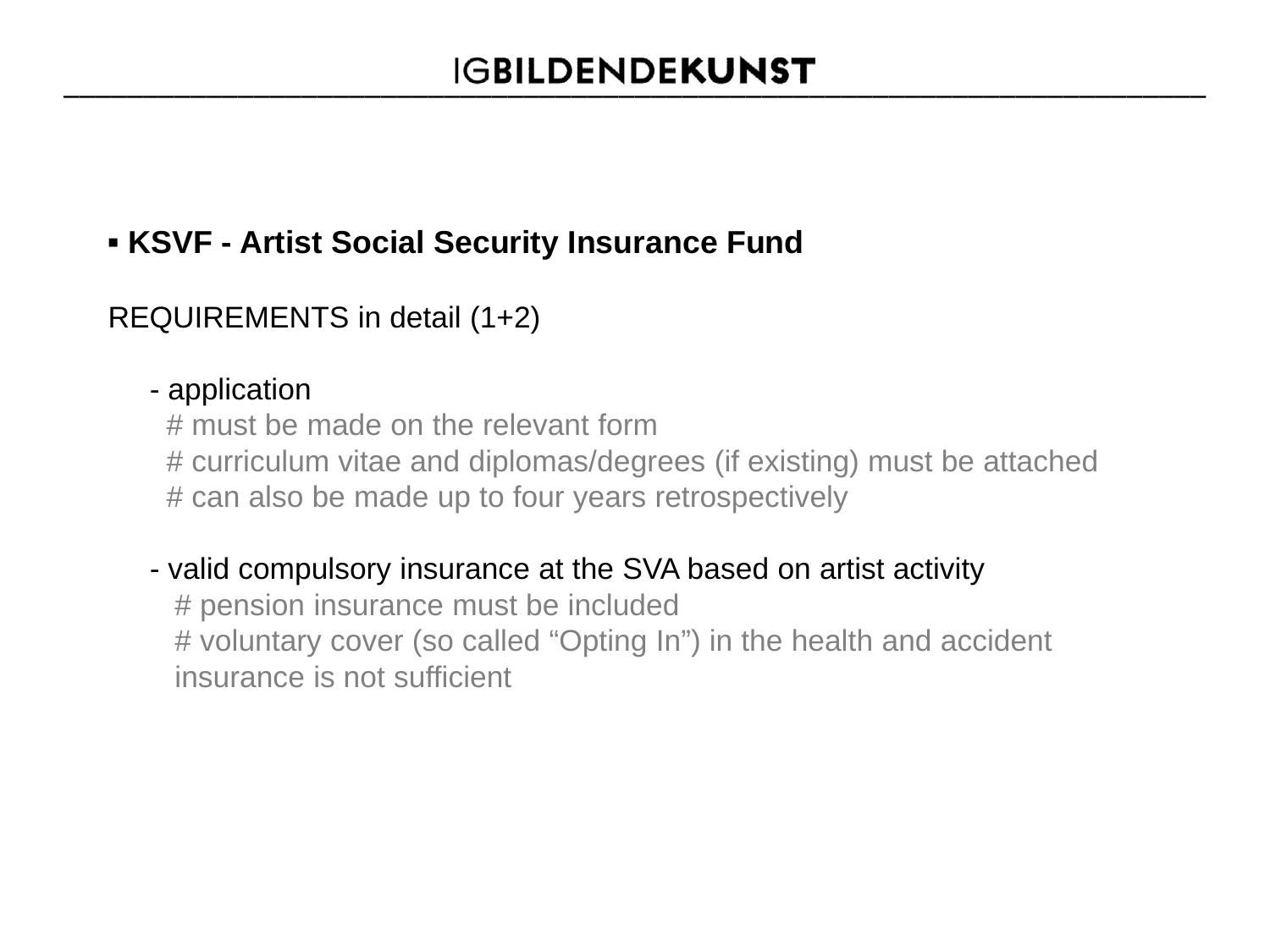### **▪ KSVF - Artist Social Security Insurance Fund**

#### REQUIREMENTS in detail (3)

#### - artist activity as defined by the KSVF regulations

 # subsidies are available in case of artist activity in the fields of visual art, performing art, music, literature (including translation), film and other contemporary art

 # applicants have to provide evidence of artistic activity, e.g. participation in exhibitions/ festivals/ art projects, press reviews, catalogues, awards of scholarships/ prizes, work samples etc.

# in order to determine whether the activity is artistic and that it produces works of art, the KSVF obtains an expert opinion from the so-called artist commission; these field-specific commissions are made up of members from artist representation bodies, artist associations and artist's rights societies.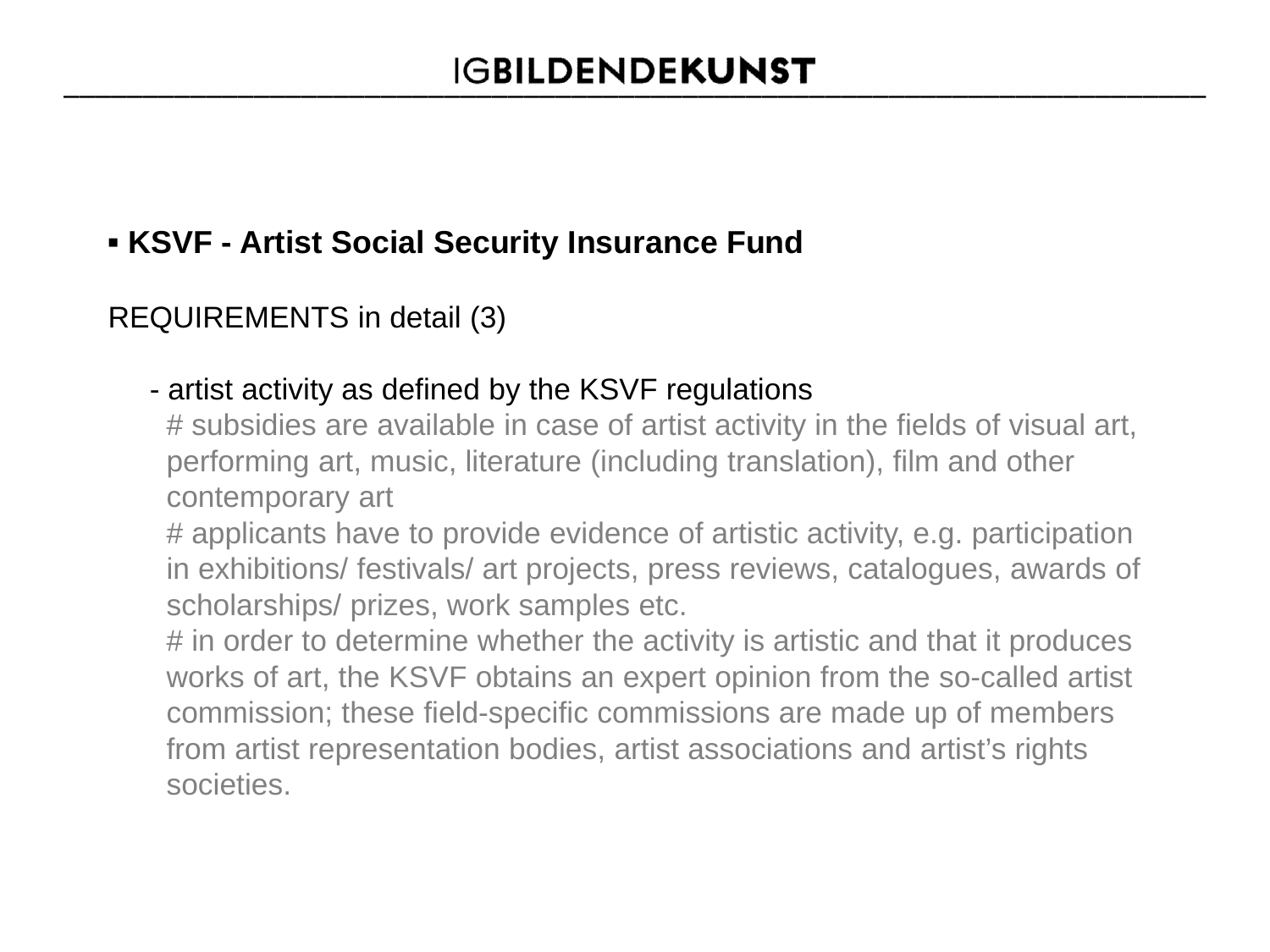### **▪ KSVF - Artist Social Security Insurance Fund**

REQUIREMENTS in detail (4)

 - maximum income from all sources: 27 021.80\* € # all sources of income are to be included # for every child entitled to a family allowance, this total is increased by 2 494.32\* €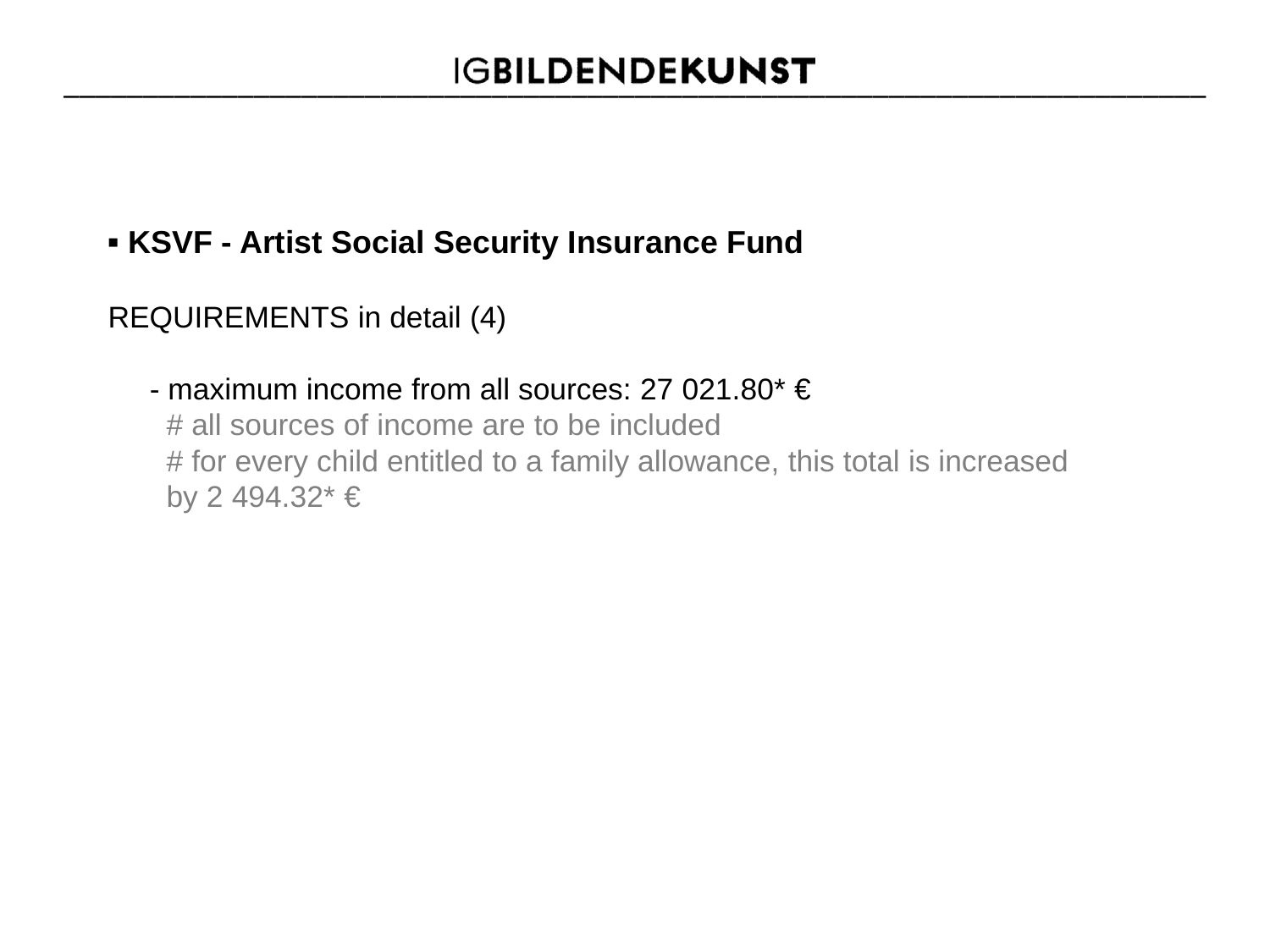#### **▪ KSVF - Artist Social Security Insurance Fund**

REQUIREMENTS in detail (5)

 - minimum income (since 2014 optionally minimum revenue) from self-employed artist activity: 4 988.64<sup>\*</sup> €

NOTE: In the past artists have often lost the entitlement to the subsidy in particular because they did not exceed the minimum income threshold. Due to long lasting and effective protest by artists and their unions two legal reforms (2008 and 2014) were undertaken as a reaction to these issues and resulted in the following improvements: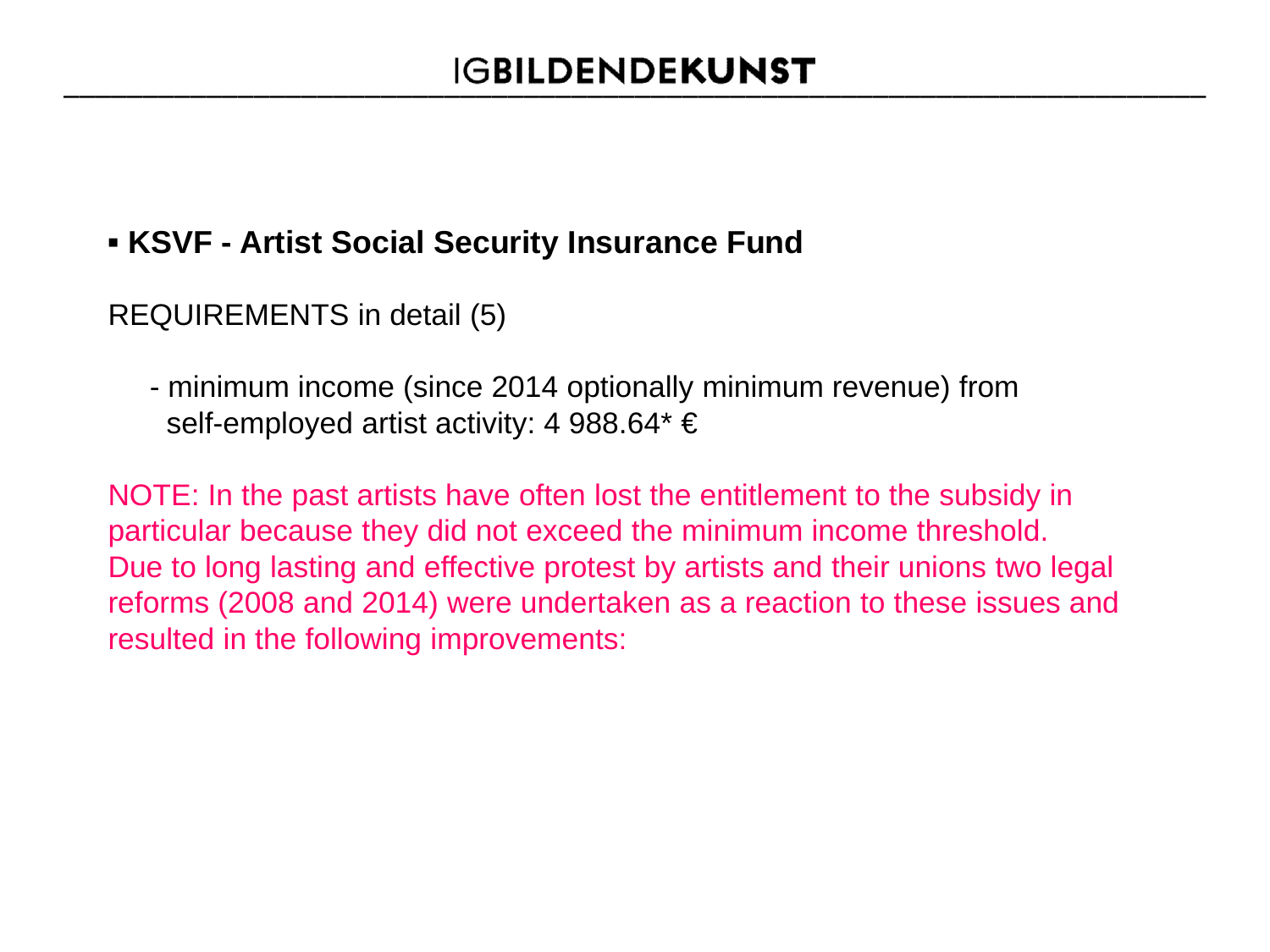### **▪ KSVF - Artist Social Security Insurance Fund**

#### REQUIREMENTS in detail (5)

Exceptions applying to the minimum income from artist activity:

 # income tax exempt **scholarships and prizes** can be taken into account # income from non-self-employed artistic activity can be taken into account as long as it did not give rise to compulsory insurance in the pension insurance scheme (mini-job) # attaining the threshold with **revenues (instead of income)** from self employed artist activity also satisfies the provision # income or revenue from **secondary art-related activity** can be included up to 2 494.32\* (this corresponds to 50% of the threshold) # a **three-year averaging period** is possible # if the minimum threshold is not attained under any of the regulations mentioned above, there are **five 'bonus years'**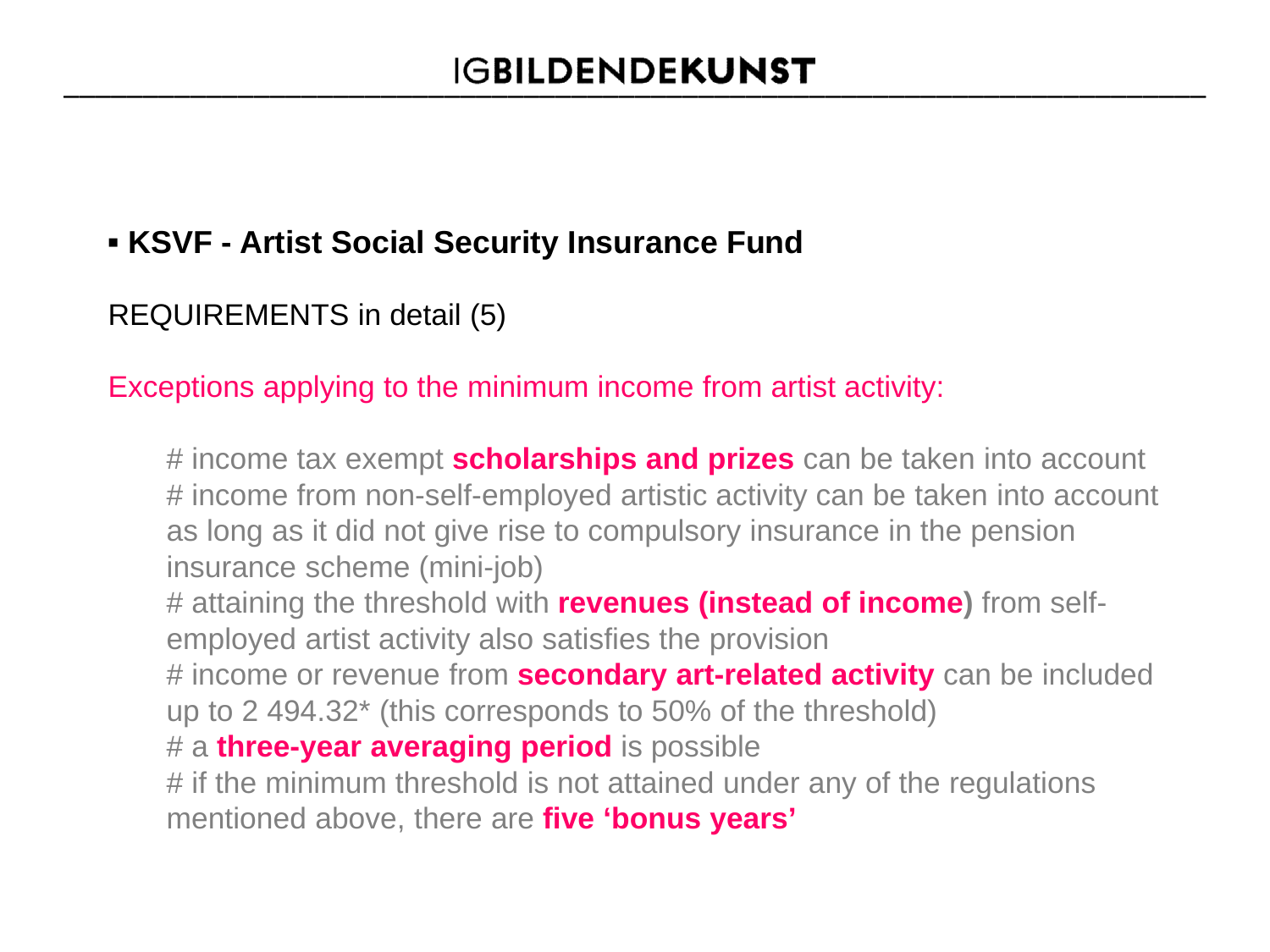### **▪ KSVF - Artist Social Security Insurance Fund**

#### FUNDING\*

- levies from commercial providers of wired broadcasting services:  $0,2^*$  € per month per client
- levies from commercially selling or leasing satellite receivers and satellite decoders: 6\* € per device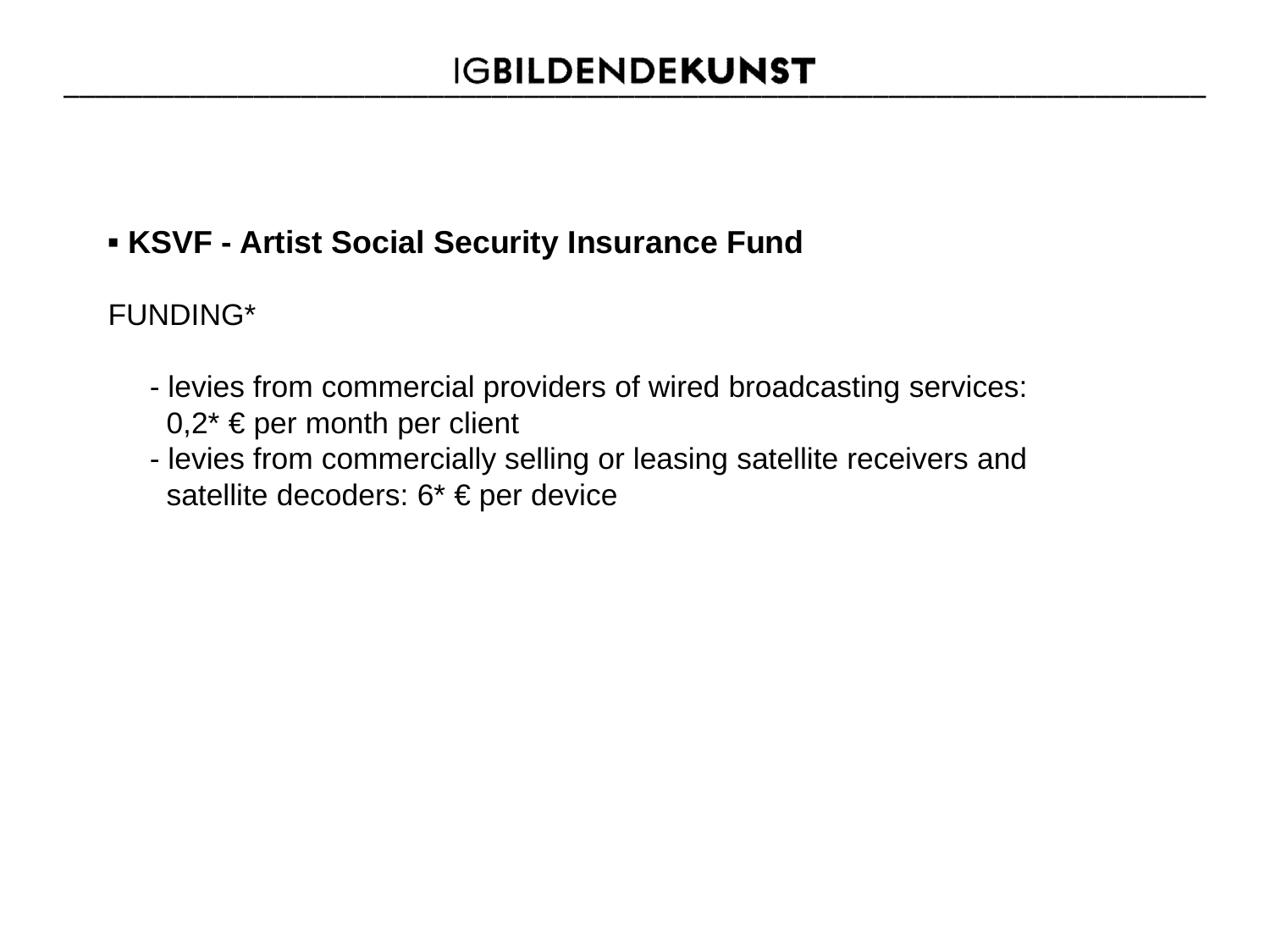### **▪ KSVF - Artist Social Security Insurance Fund**

### FUNDING\*

- levies from commercial providers of wired broadcasting services:  $0,2^* \in \mathsf{per}$  month per client
- levies from commercially selling or leasing satellite receivers and satellite decoders: 6\* € per device

REVENUES 2015

- $-12994000 \in (levies)$
- 258 000 € (repayments of subsidies)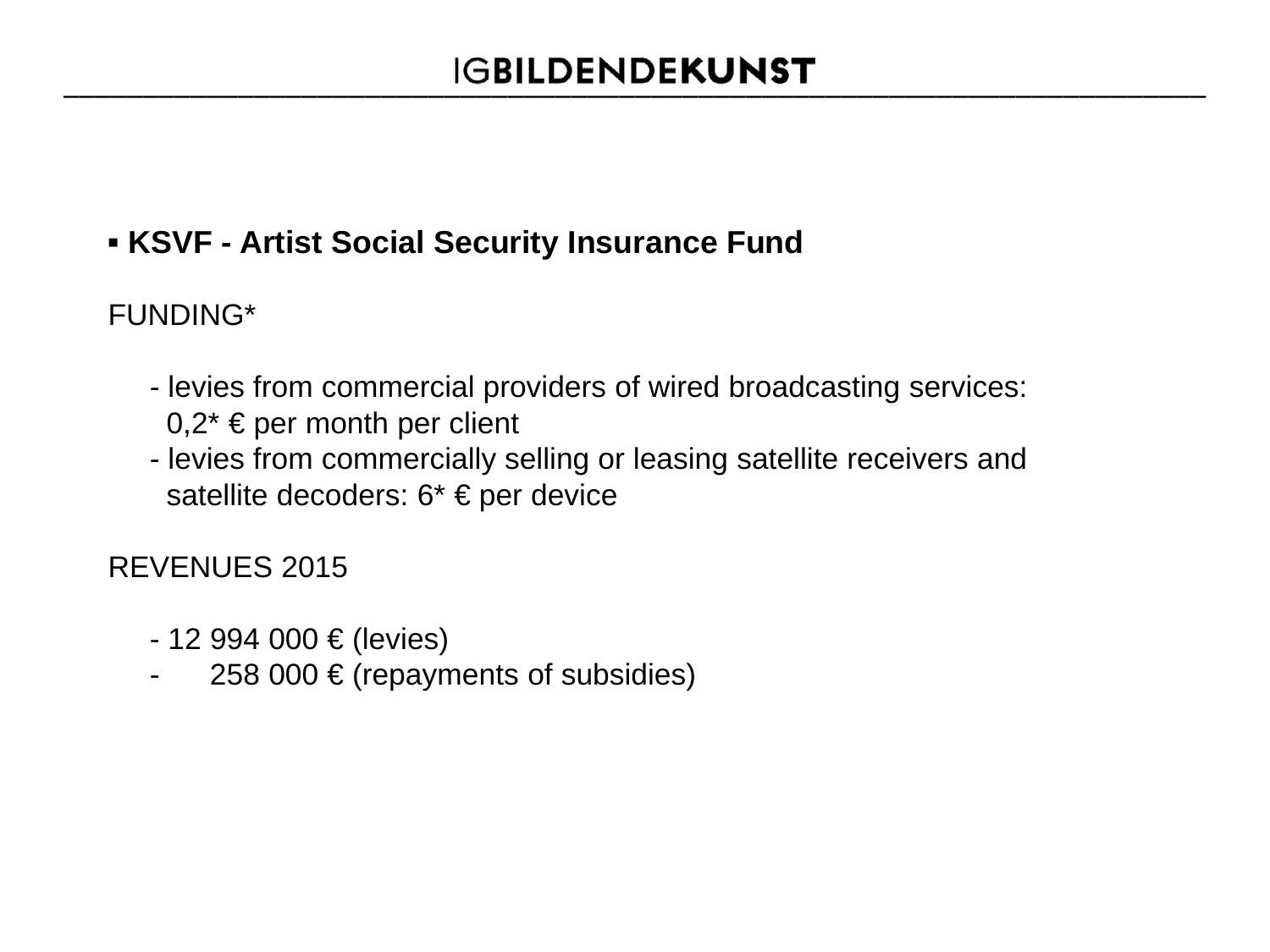### **▪ EXAMPLE of costs\* (1) minimum contributions, assessment basis: 4 988.64 €**

CONTRIBUTIONS to the SVA

- contribution = contribution assessment basis x contribution rate
- minimum contributions according to the minimum contribution assessment basis: 4 988.64 € (i.e. 415.72 € monthly): # accident insurance:  $9.11 \in \text{monthly}$ # health insurance:  $31.80 \in \text{month}$ # pension insurance: 76.91 € monthly # self-employment provision: 6.36 € monthly  $= 124.18 \in \text{month}$

SUBSIDY from the KSVF

- subsidy: 76.91 € + 31.80 € + 9.11 € = 117.82 € monthly (according to the example given above)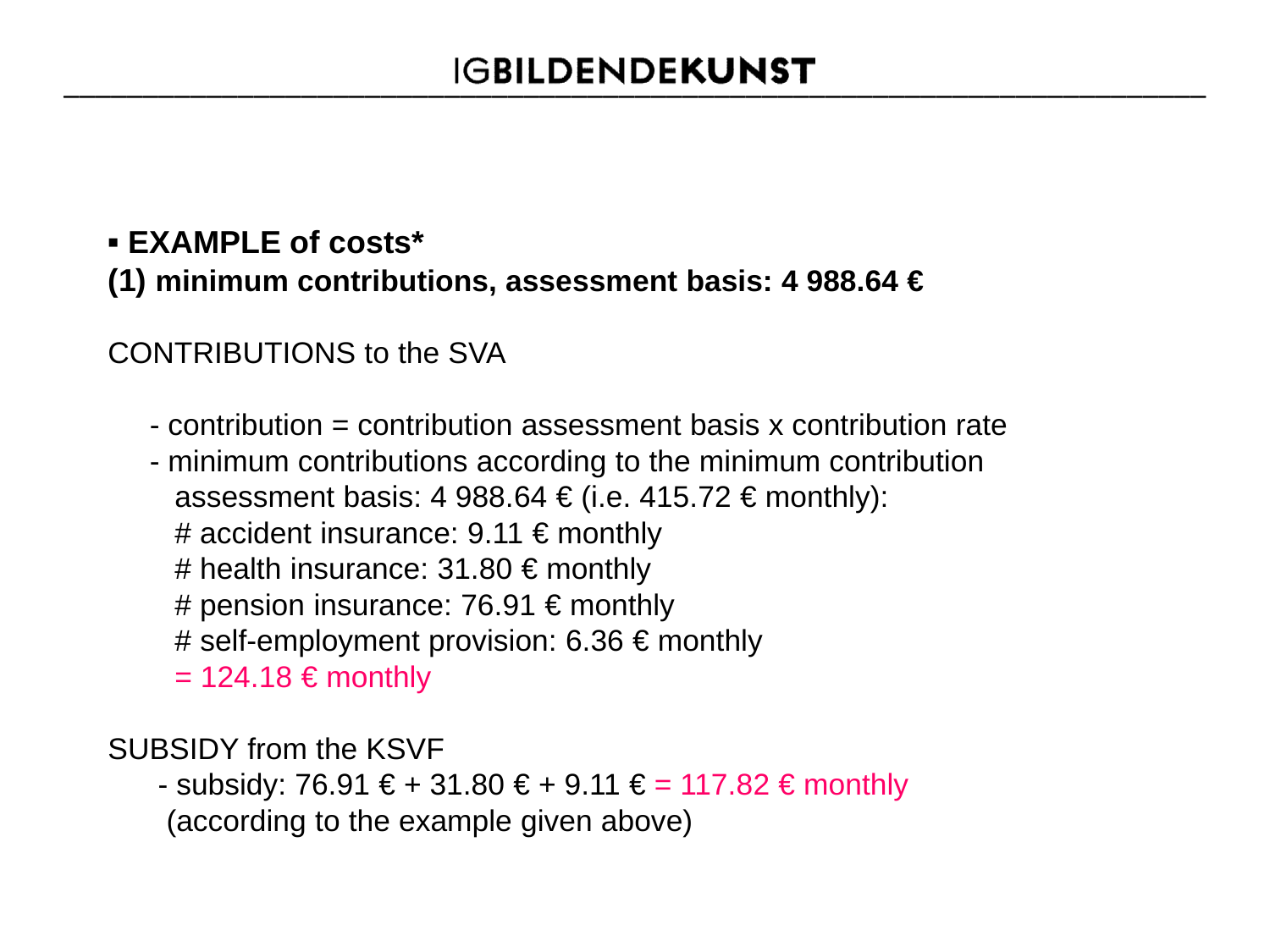#### **▪ EXAMPLE of costs\* (2) assessment basis: 12 000 €**

CONTRIBUTIONS to the SVA

- contribution = contribution assessment basis x contribution rate
- assessment basis: 12 000  $\epsilon$  (i.e. 1 000  $\epsilon$  monthly):
	- # accident insurance:  $9.11 \in \text{monthly}$
	- # health insurance: 76.50  $\epsilon$  monthly
	- # pension insurance:  $185 \in \text{month}$
	- # self-employment provision:  $15.30 \in \text{monthly}$
	- $= 285.91 \in \text{month}$

SUBSIDY from the KSVF

- subsidy:  $143.50 \in \text{monthly}$  (according to the max. amount of subsidy)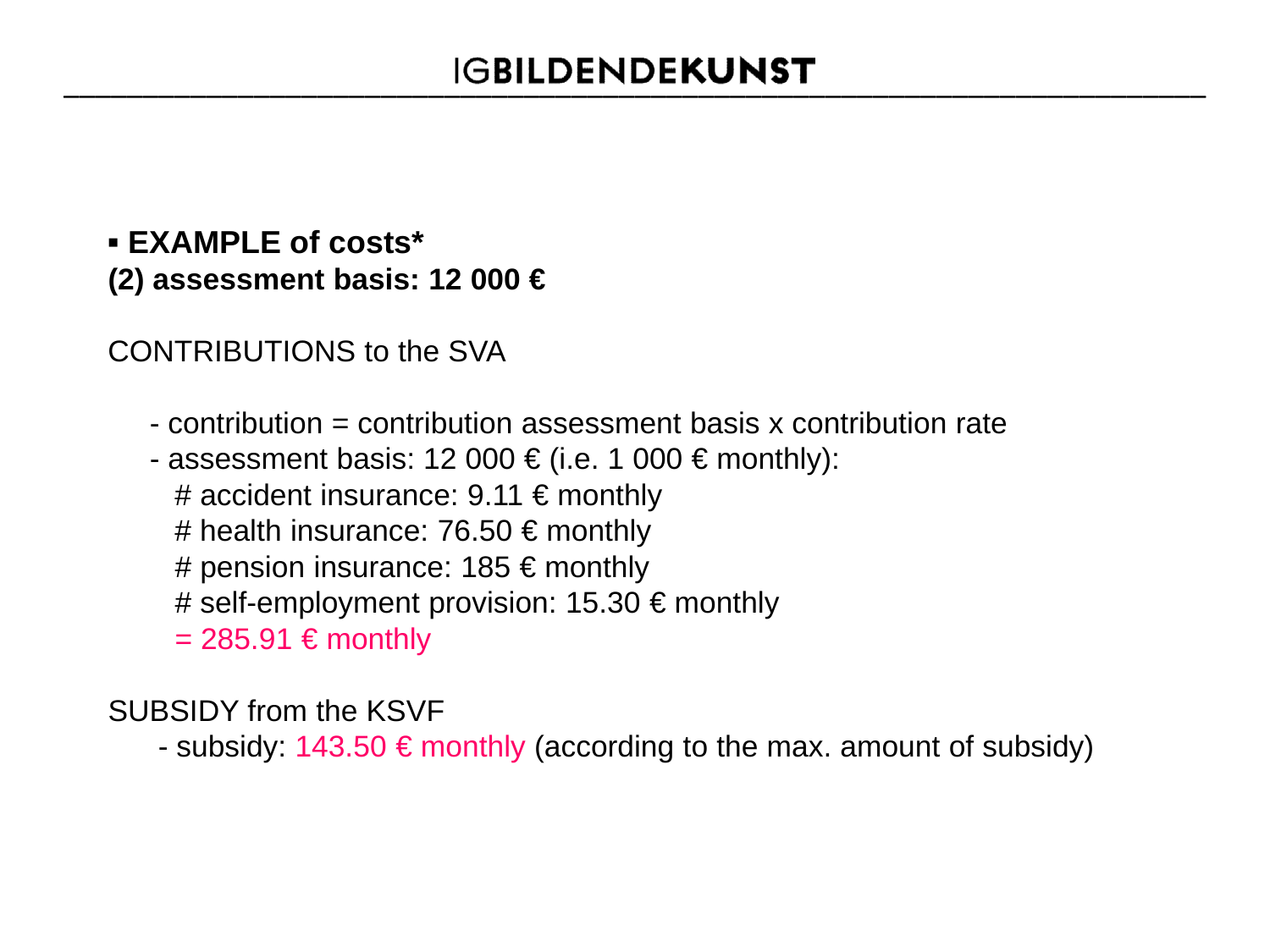#### **▪ Links & sources**

- KSVF (Artist Social Security Insurance Fund): www.ksvf.at

 - SVA (Social Insurance Authority for Business): www.svagw.at Aside from German information is available in the following languages: # Englisch Information (English) # Informacije na hrvatskom jeziku (Croatian) # Informacja w języku polskim (Polish) # informații în limba română (Romanian) # Informacije na srpskom jeziku (Serbian) # Slovenské informácie (Slovenian) # Türkçe Bilgiler (Turkish) # Magyar nyelvű információk (Hungarian)

 - IG BILDENDE KUNST (Visual Artists Union): www.igbildendekunst.at/service/sozialversicherung basic guide available in German and English